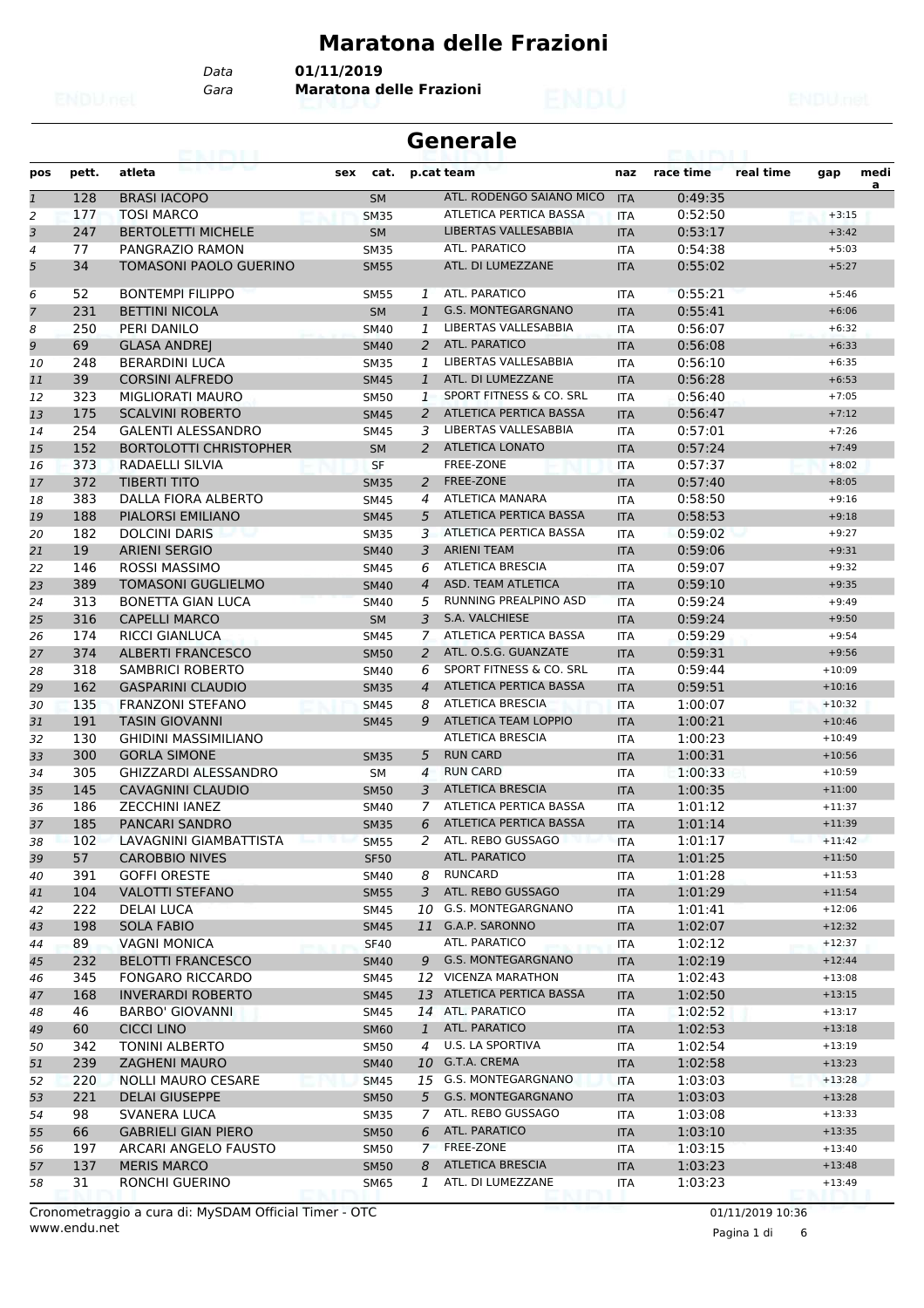| pos      | pett.      | atleta                                     | sex | cat.        |                | p.cat team                        | naz        | race time          | real time | gap                  | medi<br>a |
|----------|------------|--------------------------------------------|-----|-------------|----------------|-----------------------------------|------------|--------------------|-----------|----------------------|-----------|
| 59       | 154        | <b>BACCHETTI CHRISTIAN</b>                 |     | <b>SM35</b> | 8              | <b>ATLETICA PERTICA BASSA</b>     | <b>ITA</b> | 1:03:32            |           | $+13:57$             |           |
| 60       | 184        | <b>GIRARDINI VIRGILIO</b>                  |     | <b>SM40</b> |                | 11 ATLETICA PERTICA BASSA         | <b>ITA</b> | 1:03:33            |           | $+13:58$             |           |
| 61       | 281        | PELIZZARI ENRICO                           |     | <b>SM40</b> |                | 12 ORATORIO ROE VOLCIANO          | <b>ITA</b> | 1:03:33            |           | $+13:58$             |           |
| 62       | 112        | <b>GAMBA SIMONE</b>                        |     | SM          |                | 5 ATL. REBO GUSSAGO               | <b>ITA</b> | 1:03:33            |           | $+13:59$             |           |
| 63       | 183        | <b>GABUSI MASSIMO</b>                      |     | <b>SM40</b> | 13             | ATLETICA PERTICA BASSA            | <b>ITA</b> | 1:03:37            |           | $+14:02$             |           |
| 64       | 150        | <b>BIANCHETTI ANTONIO</b>                  |     | <b>SM50</b> | 9              | ATLETICA CONCESIO 2009            | <b>ITA</b> | 1:03:38            |           | $+14:03$             |           |
| 65       | 62         | <b>CUNEGATTI CORNELIO</b>                  |     | <b>SM50</b> |                | 10 ATL. PARATICO                  | <b>ITA</b> | 1:03:42            |           | $+14:07$             |           |
| 66       | 99         | <b>ORLANDI CESARE</b>                      |     | <b>SM45</b> |                | 16 ATL. REBO GUSSAGO              | <b>ITA</b> | 1:03:45            |           | $+14:10$             |           |
| 67       | 140        | <b>GHIDINI MASSIMO</b>                     |     | <b>SM45</b> |                | 17 ATLETICA BRESCIA               | <b>ITA</b> | 1:03:47            |           | $+14:12$             |           |
| 68       | 381        | ROBERTI MARIAGRAZIA                        |     | <b>SF50</b> |                | ATL. GAVARDO '90 LIB.             | <b>ITA</b> | 1:03:48            |           | $+14:13$             |           |
| 69       | 207        | <b>DOS SANTOS GONDIM</b><br><b>RONALDO</b> |     | <b>SM40</b> |                | 14 G.S. MONTEGARGNANO             | <b>ITA</b> | 1:03:51            |           | $+14:16$             |           |
| 70       | 171        | <b>OPRANDI SIMONE</b>                      |     | SM40        |                | 15 ATLETICA PERTICA BASSA         | <b>ITA</b> | 1:03:52            |           | $+14:17$             |           |
| 71       | 328        | <b>MAINI MARCO</b>                         |     | <b>SM45</b> |                | 18 SSD BAGOLINO                   | <b>ITA</b> | 1:03:52            |           | $+14:17$             |           |
| 72       | 59         | CAVALLI GIOVANNA                           |     | <b>SF60</b> |                | ATL. PARATICO                     | <b>ITA</b> | 1:04:03            |           | $+14:28$             |           |
| 73       | 384        | <b>LOMBARDI LUCA</b>                       |     | <b>SM45</b> |                | 19 ATL. REBO GUSSAGO              | <b>ITA</b> | 1:04:07            |           | $+14:32$             |           |
| 74       | 287        | <b>DEBALINI GIANLUCA</b>                   |     | <b>SM45</b> |                | 20 RUN CARD                       | <b>ITA</b> | 1:04:09            |           | $+14:34$             |           |
| 75       | 332        | <b>SBARBERI MARCO</b>                      |     | <b>SM</b>   | 6              | <b>SSD BAGOLINO</b>               | <b>ITA</b> | 1:04:12            |           | $+14:37$             |           |
| 76       | 202        | <b>BAZZOLI FRANCO</b>                      |     | <b>SM45</b> | 21             | G.S. BONDO                        | <b>ITA</b> | 1:04:18            |           | $+14:43$             |           |
| 77       | 58         | <b>CAROLI GIANLUCA</b>                     |     | <b>SM50</b> | 11             | ATL. PARATICO                     | <b>ITA</b> | 1:04:19            |           | $+14:44$             |           |
| 78       | 299        | <b>BONFANTI ANDREA</b>                     |     | <b>SM35</b> | 9              | <b>RUN CARD</b>                   | <b>ITA</b> | 1:04:29            |           | $+14:54$             |           |
| 79       | 157        | <b>BARREL VITTORIO</b>                     |     | <b>SM40</b> |                | 16 ATLETICA PERTICA BASSA         | <b>ITA</b> | 1:04:29            |           | $+14:55$             |           |
| 80       | 127        | SALVADORI TIZIANO                          |     | <b>SM50</b> |                | 12 ATL. REBO GUSSAGO              | <b>ITA</b> | 1:04:31            |           | $+14:56$             |           |
| 81       | 122        | <b>BINI FABIO</b>                          |     | <b>SM45</b> |                | 22 ATL. REBO GUSSAGO              | <b>ITA</b> | 1:04:39            |           | $+15:04$             |           |
| 82       | 71         | <b>ILLINI ROBERTA</b>                      |     | <b>SF45</b> | 1              | ATL. PARATICO                     | <b>ITA</b> | 1:04:41            |           | $+15:06$             |           |
| 83       | 70         | <b>GRISONI EVA</b>                         |     | <b>SF40</b> | $\mathbf{1}$   | ATL. PARATICO                     | <b>ITA</b> | 1:04:43            |           | $+15:08$             |           |
| 84       | 113        | <b>ARRIGHINI MARCO</b>                     |     | SM50        |                | 13 ATL. REBO GUSSAGO              | <b>ITA</b> | 1:04:55            |           | $+15:20$             |           |
| 85       | 324        | <b>MARINO TIZIANO</b>                      |     | <b>SM40</b> |                | 17 SPORT&FITNESS SRL SOCIETA' ITA |            | 1:05:08            |           | $+15:33$             |           |
| 86       | 338        | <b>BORDIGA DANIELE</b>                     |     | <b>SM35</b> | 10             | <b>SSD BAGOLINO</b>               | ITA        | 1:05:13            |           | $+15:38$             |           |
| 87       | 326        | <b>SCALVINI DANIELE</b>                    |     | <b>SM</b>   | $\overline{7}$ | <b>SSD BAGOLINO</b>               | <b>ITA</b> | 1:05:13            |           | $+15:39$             |           |
| 88       | 296        | SQUASSINA DIEGO                            |     | SM40        | 18             | <b>RUN CARD</b>                   | <b>ITA</b> | 1:05:17            |           | $+15:42$             |           |
| 89       | 110        | <b>BRACCHI SONIA</b>                       |     | <b>SF45</b> | 2              | ATL. REBO GUSSAGO                 | <b>ITA</b> | 1:05:19            |           | $+15:44$             |           |
| 90       | 259        | <b>CARRARA ACHILLE</b>                     |     | <b>SM55</b> | $\overline{4}$ | LIBERTAS VALLESABBIA              | <b>ITA</b> | 1:05:21            |           | $+15:46$             |           |
| 91       | 376        | <b>BOCCHIO UGO</b>                         |     | <b>SM35</b> |                | 11 ATL. GAVARDO '90 LIB.          | <b>ITA</b> | 1:05:22            |           | $+15:47$             |           |
| 92       | 317        | <b>BAZZOLI OVIDIO</b>                      |     | SM60        | 2              | S.A. VALCHIESE                    | <b>ITA</b> | 1:05:25            |           | $+15:50$             |           |
| 93       | 80         | PLEBANI OSVALDO                            |     | <b>SM50</b> | 14             | ATL. PARATICO                     | <b>ITA</b> | 1:05:25            |           | $+15:50$             |           |
| 94       | 179        | ZOLA OSCAR                                 |     | <b>SM40</b> |                | 19 ATLETICA PERTICA BASSA         | <b>ITA</b> | 1:05:27            |           | $+15:52$             |           |
| 95       | 309        | <b>ALDI GIOVANNI</b>                       |     | <b>SM45</b> | 23             | RUNNING CAZZAGO SAN               | <b>ITA</b> | 1:05:31            |           | $+15:56$             |           |
| 96       | 264        | <b>MORA OSCAR</b>                          |     | <b>SM35</b> |                | 12 LIBERTAS VALLESABBIA           | <b>ITA</b> | 1:05:41            |           | $+16:06$             |           |
|          | 21         | <b>BONTEMPI TIZIANO</b>                    |     | <b>SM55</b> |                | 5 ARIENI TEAM                     | <b>ITA</b> | 1:05:42            |           | $+16:07$             |           |
| 97       | 129        | <b>FEDERICI NICOLA</b>                     |     | SM50        |                | 15 ATL. RODENGO SAIANO MICO       | <b>ITA</b> | 1:05:48            |           | $+16:13$             |           |
| 98<br>99 | 118        | <b>CENINI ALESSANDRO</b>                   |     | <b>SM45</b> |                | 24 ATL. REBO GUSSAGO              | <b>ITA</b> | 1:05:59            |           | $+16:24$             |           |
| 100      | 32         | LABAGNARA ANDREA                           |     | SM45        |                | 25 ATL. DI LUMEZZANE              | ITA        | 1:06:02            |           | $+16:27$             |           |
|          | 178        | <b>VAMPINI MASSIMO</b>                     |     | <b>SM50</b> |                | 16 ATLETICA PERTICA BASSA         | <b>ITA</b> | 1:06:04            |           | $+16:29$             |           |
| 101      | 156        | <b>BAGOZZI GIANLUCA</b>                    |     |             |                | 26 ATLETICA PERTICA BASSA         |            | 1:06:07            |           | $+16:32$             |           |
| 102      | 208        | <b>VENTURELLI MARIO</b>                    |     | SM45        |                | 17 G.S. MONTEGARGNANO             | ITA        | 1:06:07            |           | $+16:32$             |           |
| 103      |            |                                            |     | <b>SM50</b> |                | 18 POLISPORTIVA G.B. VIGHENZI     | <b>ITA</b> |                    |           | $+16:34$             |           |
| 104      | 282<br>336 | ANNI DARIO<br><b>SCINICA CRISTIAN</b>      |     | SM50        |                | 13 SSD BAGOLINO                   | ITA        | 1:06:09<br>1:06:14 |           | $+16:39$             |           |
| 105      |            |                                            |     | <b>SM35</b> |                | ATL. DI LUMEZZANE                 | <b>ITA</b> |                    |           |                      |           |
| 106      | 37         | <b>VECCHI VALENTINO</b>                    |     | SM65        | 2              | ATL. PARATICO                     | ITA        | 1:06:17            |           | $+16:42$<br>$+16:52$ |           |
| 107      | 87         | <b>UNGARO ANGELO</b>                       |     | <b>SM60</b> | 3              | ATL. DI LUMEZZANE                 | <b>ITA</b> | 1:06:27            |           |                      |           |
| 108      | 35         | PELLICIOLI ELISA                           |     | <b>SF60</b> | 1              |                                   | <b>ITA</b> | 1:06:31            |           | $+16:56$             |           |
| 109      | 90         | <b>VASSALLI DANIELA</b>                    |     | <b>SF40</b> | 2              | ATL. PARATICO                     | <b>ITA</b> | 1:06:34            |           | $+16:59$             |           |
| 110      | 308        | RAMPINELLI ALBERTO                         |     | SM55        | 6              | RUNNING CAZZAGO SAN               | ITA        | 1:06:48            |           | $+17:13$             |           |
| 111      | 44         | <b>DUSINA CRISTINA</b>                     |     | <b>SF45</b> | 3              | ATL. GAVARDO '90 LIB.             | <b>ITA</b> | 1:06:51            |           | $+17:16$             |           |
| 112      | 280        | <b>FACCHI ARIANNA</b>                      |     | <b>SF35</b> | 1              | ORATORIO ROE VOLCIANO             | ITA        | 1:06:56            |           | $+17:21$             |           |
| 113      | 212        | <b>NOVELLI ORAZIO</b>                      |     | <b>SM55</b> | $\mathcal{I}$  | G.S. MONTEGARGNANO                | <b>ITA</b> | 1:06:57            |           | $+17:22$             |           |
| 114      | 144        | DI SOTTO ANDREA                            |     | SM          | 8              | ATLETICA BRESCIA                  | ITA        | 1:06:58            |           | $+17:23$             |           |
| 115      | 303        | <b>BOTTICINI LUCA</b>                      |     | <b>SM35</b> |                | 14 RUN CARD                       | <b>ITA</b> | 1:07:08            |           | $+17:33$             |           |
| 116      | 105        | MANTOVANI ALESSANDRO                       |     | SM40        |                | 20 ATL. REBO GUSSAGO              | ITA        | 1:07:11            |           | $+17:36$             |           |
| 117      | 51         | <b>BONO LODOVICO</b>                       |     | <b>SM60</b> | $\overline{4}$ | ATL. PARATICO                     | <b>ITA</b> | 1:07:18            |           | $+17:43$             |           |
| 118      | 390        | BERARDINELLI GABRIELE                      |     | SM55        | 8              | G.S. MONTEGARGNANO                | ITA        | 1:07:25            |           | $+17:50$             |           |
| 119      | 75         | <b>MAZZUCCHELLI PAOLA</b>                  |     | <b>SF50</b> | $\mathbf{1}$   | ATL. PARATICO                     | <b>ITA</b> | 1:07:31            |           | $+17:56$             |           |
| 120      | 97         | <b>COMINELLI CARLO</b>                     |     | SM50        |                | 19 ATL. REBO GUSSAGO              | ITA        | 1:07:38            |           | $+18:03$             |           |
| 121      | 160        | <b>FIORA DAVIDE</b>                        |     | <b>SM50</b> |                | 20 ATLETICA PERTICA BASSA         | <b>ITA</b> | 1:07:48            |           | $+18:13$             |           |
|          |            |                                            |     |             |                |                                   |            |                    |           |                      |           |

Pagina 2 di 6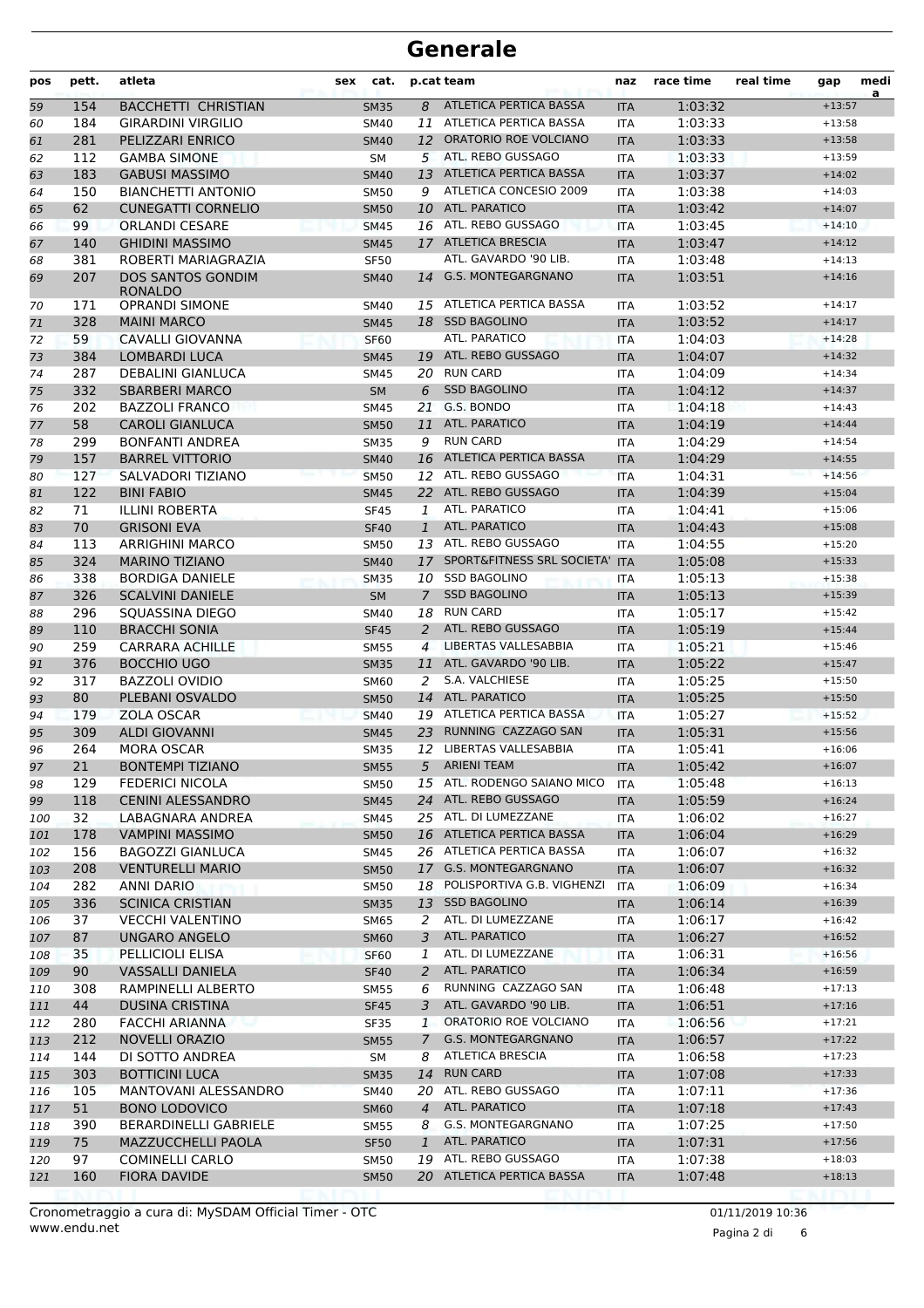| pos        | pett.      | atleta                                      | sex | cat.                     |                | p.cat team                                   | naz               | race time          | real time | gap                  | medi<br>a |
|------------|------------|---------------------------------------------|-----|--------------------------|----------------|----------------------------------------------|-------------------|--------------------|-----------|----------------------|-----------|
| 122        | 200        | <b>FOSCHETTI MARCO</b>                      |     | <b>SM40</b>              |                | 21 G.P. ORZIVECCHI                           | <b>ITA</b>        | 1:07:51            |           | $+18:16$             |           |
| 123        | 306        | <b>MANGILI FLAVIO</b>                       |     | <b>SM65</b>              | 3              | <b>RUNNERS BERGAMO</b>                       | <b>ITA</b>        | 1:07:51            |           | $+18:16$             |           |
| 124        | 310        | <b>BONETTI TOMASO</b>                       |     | <b>SM45</b>              | 27             | RUNNING CAZZAGO SAN                          | <b>ITA</b>        | 1:07:52            |           | $+18:17$             |           |
| 125        | 377        | PRELIPCEAN RODICA ELENA                     |     | <b>SF45</b>              | $\overline{a}$ | ATL. GAVARDO '90 LIB.                        | <b>ITA</b>        | 1:07:52            |           | $+18:17$             |           |
| 126        | 286        | PEZZAROSSI MARISA                           |     | <b>SF35</b>              | 2              | <b>RUN CARD</b>                              | <b>ITA</b>        | 1:08:00            |           | $+18:25$             |           |
| 127        | 163        | <b>GARZONI ETTORE</b>                       |     | <b>SM60</b>              | 5              | ATLETICA PERTICA BASSA                       | <b>ITA</b>        | 1:08:00            |           | $+18:25$             |           |
| 128        | 276        | <b>CERATI FABIO</b>                         |     | <b>SM55</b>              | 9              | LIBERTAS VALLESABBIA                         | <b>ITA</b>        | 1:08:02            |           | $+18:28$             |           |
| 129        | 124        | <b>MARCHI ALDO</b>                          |     | <b>SM45</b>              |                | 28 ATL. REBO GUSSAGO                         | <b>ITA</b>        | 1:08:12            |           | $+18:37$             |           |
| 130        | 379        | LIGASACCHI GIANMARIA                        |     | <b>SM55</b>              |                | 10 G.S. MONTEGARGNANO                        | <b>ITA</b>        | 1:08:21            |           | $+18:46$             |           |
| 131        | 340        | MOROSATO STEFANO                            |     | SM50                     | 21             | <b>TRIATHLON DUATHLON</b>                    | <b>ITA</b>        | 1:08:21            |           | $+18:46$             |           |
| 132        | 400        | PUMACURO GUALOTUNA<br><b>SEGUNDO EDISON</b> |     | <b>SM40</b>              | 22             | <b>U.S. MILANESE</b>                         | <b>ITA</b>        | 1:08:35            |           | $+19:00$             |           |
| 133        | 322        | SCHIVALOCCHI OLIVO                          |     | SM40                     | 23             | SPORT FITNESS & CO. SRL                      | <b>ITA</b>        | 1:08:43            |           | $+19:08$             |           |
| 134        | 321        | <b>MICHELINI MATTEO</b>                     |     | <b>SM</b>                | 9              | SPORT FITNESS & CO. SRL                      | <b>ITA</b>        | 1:08:44            |           | $+19:09$             |           |
| 135        | 218        | <b>VENTURELLI FAUSTO</b>                    |     | <b>SM45</b>              | 29             | G.S. MONTEGARGNANO                           | <b>ITA</b>        | 1:08:46            |           | $+19:11$             |           |
| 136        | 289        | <b>BUCCIO FABRIZIO</b>                      |     | <b>SM</b>                | 10             | <b>RUN CARD</b>                              | <b>ITA</b>        | 1:08:49            |           | $+19:15$             |           |
| 137        | 120        | MONDOLO ANDREA                              |     | <b>SM35</b>              |                | 15 ATL. REBO GUSSAGO                         | <b>ITA</b>        | 1:08:54            |           | $+19:20$             |           |
| 138        | 94         | <b>BAIGUINI ANDREA</b>                      |     | <b>SM35</b>              |                | 16 ATL. PARATICO                             | <b>ITA</b>        | 1:08:56            |           | $+19:21$             |           |
| 139        | 114        | <b>MILZANI FRANCESCO</b>                    |     | SM45                     |                | 30 ATL. REBO GUSSAGO                         | <b>ITA</b>        | 1:09:07            |           | $+19:32$             |           |
| 140        | 42         | <b>MASSARDI TIZIANO</b>                     |     | <b>SM60</b>              | 6              | ATL. GAVARDO '90 LIB.                        | <b>ITA</b>        | 1:09:15            |           | $+19:40$             |           |
| 141        | 173        | <b>RASSEGA ERMES</b>                        |     | <b>SM</b>                | 11             | ATLETICA PERTICA BASSA                       | <b>ITA</b>        | 1:09:17            |           | $+19:42$             |           |
| 142        | 20         | SAOTTINI BRESCIANI ANNA<br><b>MARIA</b>     |     | <b>SF55</b>              | 1              | <b>ARIENI TEAM</b>                           | <b>ITA</b>        | 1:09:32            |           | $+19:57$             |           |
| 143        | 192        | <b>FAUSTINONI GIORGIO</b>                   |     | <b>SM50</b>              | 22             | ESC SSD SRL EUROPA SC                        | <b>ITA</b>        | 1:09:38            |           | $+20:03$             |           |
| 144        | 394        | <b>GORLANI ALBERTO</b>                      |     | <b>SM45</b>              | 31             | <b>G.S. MONTEGARGNANO</b>                    | <b>ITA</b>        | 1:09:40            |           | $+20:05$             |           |
| 145        | 234        | <b>SCHIVARDI MAURO</b>                      |     | <b>SM40</b>              |                | 24 G.S. MONTEGARGNANO                        | ITA               | 1:09:43            |           | $+20:08$             |           |
| 146        | 226        | <b>GUALDI ROBERTO</b>                       |     | <b>SM55</b>              | 11             | <b>G.S. MONTEGARGNANO</b>                    | <b>ITA</b>        | 1:09:49            |           | $+20:14$             |           |
| 147        | 166        | <b>GIACOMINI ILARIO</b>                     |     | <b>SM55</b>              |                | 12 ATLETICA PERTICA BASSA                    | <b>ITA</b>        | 1:09:53            |           | $+20:18$             |           |
| 148        | 164        | <b>GHIDINELLI DANTE</b>                     |     | <b>SM50</b>              |                | 23 ATLETICA PERTICA BASSA                    | <b>ITA</b>        | 1:09:53            |           | $+20:19$             |           |
| 149        | 273        | FERRARI GIORDANO                            |     | <b>SM45</b>              |                | 32 LIBERTAS VALLESABBIA                      | <b>ITA</b>        | 1:09:58            |           | $+20:23$             |           |
| 150        | 53         | <b>BAGLIO RUGGERO</b>                       |     | <b>SM45</b>              |                | 33 ATL. PARATICO                             | <b>ITA</b>        | 1:10:07            |           | $+20:32$             |           |
| 151        | 63         | DE TONI SANDRO                              |     | <b>SM50</b>              |                | 24 ATL. PARATICO                             | <b>ITA</b>        | 1:10:07            |           | $+20:32$             |           |
| 152        | 315        | <b>DONINELLI CHIARA</b>                     |     | <b>SF</b>                | 1              | S.A. VALCHIESE                               | <b>ITA</b>        | 1:10:09            |           | $+20:34$             |           |
| 153        | 335        | <b>FOGLIO MICHELE</b>                       |     | <b>SM45</b>              | 34             | <b>SSD BAGOLINO</b>                          | <b>ITA</b>        | 1:10:22            |           | $+20:47$             |           |
| 154        | 54         | <b>BRIGNOLI NATALIA</b>                     |     | <b>SF40</b>              | 3.             | ATL. PARATICO                                | <b>ITA</b>        | 1:10:38            |           | $+21:03$             |           |
| 155        | 86         | TORRI SALVE VALERIA                         |     | <b>SF55</b>              | 2              | ATL. PARATICO                                | ITA               | 1:10:53            |           | $+21:18$             |           |
| 156        | 24         | <b>COSTA ROBERTO</b>                        |     | <b>SM40</b>              |                | 25 ATL. BEDIZZOLE<br><b>ATLETICA BRESCIA</b> | <b>ITA</b>        | 1:10:57            |           | $+21:22$             |           |
| 157        | 142        | <b>MOMETTI MAURIZIO</b>                     |     | <b>SM60</b>              | $\overline{7}$ |                                              | <b>ITA</b>        | 1:11:04            |           | $+21:29$             |           |
| 158        | 311        | <b>ANDREOLI RUBEN</b>                       |     | <b>SM40</b>              | 26             | <b>RUNNING &amp; ADVENTURE</b>               | <b>ITA</b>        | 1:11:05            |           | $+21:30$             |           |
| 159        | 214        | <b>RIGHETTINI DARIO</b>                     |     | <b>SM55</b>              |                | 13 G.S. MONTEGARGNANO<br>ATL. PARATICO       | <b>ITA</b>        | 1:11:12            |           | $+21:37$             |           |
| 160        | 61         | <b>CLEMENTI GIANPIETRO</b>                  |     | <b>SM60</b>              | 8              |                                              | ITA               | 1:11:13            |           | $+21:38$             |           |
| 161        | 330        | <b>FUSI LUCA</b>                            |     | SM45                     |                | 35 SSD BAGOLINO<br>5 ATLETICA BRESCIA        | ITA               | 1:11:17            |           | $+21:42$<br>$+21:44$ |           |
| 162        | 143<br>92  | <b>MATTIELLO BARBARA</b>                    |     | <b>SF45</b>              |                | ATL. PARATICO                                | <b>ITA</b>        | 1:11:19            |           |                      |           |
| 163        |            | ZANNI GIOVANNI<br><b>BONIZZI EDOARDO</b>    |     | <b>SM60</b>              | 9              | 10 ATL. REBO GUSSAGO                         | ITA               | 1:11:19            |           | $+21:45$<br>$+21:46$ |           |
| 164        | 119        |                                             |     | <b>SM60</b>              |                | ATL. PARATICO                                | <b>ITA</b>        | 1:11:21            |           | $+21:54$             |           |
| 165        | 65         | FARAGUNA LUCIANO                            |     | <b>SM70</b>              | 1              | 12 G.S. MONTEGARGNANO                        | ITA               | 1:11:29            |           | $+21:56$             |           |
| 166        | 375        | <b>NABALINI PETER</b>                       |     | SM                       |                | 25 ATLETICA BRESCIA                          | <b>ITA</b>        | 1:11:31            |           |                      |           |
| 167        | 131        | MALIGHETTI ALESSANDRO                       |     | SM50                     |                | 27 ATLETICA PERTICA BASSA                    | ITA               | 1:11:45<br>1:11:48 |           | $+22:10$<br>$+22:13$ |           |
| 168        | 170<br>109 | <b>OGNIBENI GIANCARLO</b><br>TUROTTI NADIA  |     | <b>SM40</b>              |                | ATL. REBO GUSSAGO                            | <b>ITA</b>        |                    |           |                      |           |
| 169        |            | <b>DELAI DAVIDE</b>                         |     | <b>SF55</b>              | 3              | <b>G.S. MONTEGARGNANO</b>                    | ITA               | 1:11:49            |           | $+22:14$             |           |
| 170<br>171 | 206<br>378 | <b>MANETTO GIUSEPPE</b>                     |     | <b>SM</b><br><b>SM45</b> | 13<br>36       | G.S. MONTEGARGNANO                           | <b>ITA</b><br>ITA | 1:11:50<br>1:11:55 |           | $+22:15$<br>$+22:20$ |           |
| 172        | 96         | <b>SALVATO</b><br>SORBELLO SANTO MARIA      |     | <b>SM45</b>              |                | 37 ATL. REBO GUSSAGO                         | <b>ITA</b>        | 1:12:02            |           | $+22:27$             |           |
| 173        | 392        | <b>BONZANINI MASSOLINI</b>                  |     | SM50                     |                | 26 G.S. MONTEGARGNANO                        | ITA               | 1:12:07            |           | $+22:32$             |           |
|            | 25         | <b>GIANLUCA</b><br><b>MICHELI AURELIO</b>   |     | <b>SM55</b>              |                | 14 ATL. BEDIZZOLE                            | <b>ITA</b>        | 1:12:08            |           | $+22:33$             |           |
| 174<br>175 | 297        | RIGA MASSIMO                                |     | SM45                     |                | 38 RUN CARD                                  | ITA               | 1:12:17            |           | $+22:42$             |           |
|            | 240        | <b>TAUTU ALINA</b>                          |     | <b>SF35</b>              | 3              | G.T.A. CREMA                                 |                   | 1:12:19            |           | $+22:44$             |           |
| 176        | 100        | NAVONI EDOARDO                              |     |                          |                | 15 ATL. REBO GUSSAGO                         | <b>ROM</b>        | 1:12:24            |           | $+22:49$             |           |
| 177        | 79         | PICCINELLI CESARE                           |     | <b>SM55</b>              |                | 39 ATL. PARATICO                             | <b>ITA</b>        | 1:12:43            |           | $+23:08$             |           |
| 178        | 320        | <b>DANESI EDY</b>                           |     | <b>SM45</b>              |                | 17 SPORT FITNESS & CO. SRL                   | <b>ITA</b><br>ITA | 1:13:03            |           | $+23:28$             |           |
| 179        | 136        | <b>GENNARI MAURA</b>                        |     | SM35                     | $\overline{4}$ | <b>ATLETICA BRESCIA</b>                      | <b>ITA</b>        | 1:13:03            |           | $+23:28$             |           |
| 180        | 319        | <b>TAMENI ERWIN</b>                         |     | <b>SF35</b>              |                | 28 SPORT FITNESS & CO. SRL                   |                   | 1:13:03            |           | $+23:28$             |           |
| 181<br>182 | 291        | <b>ZONTINI LUCA</b>                         |     | SM40<br>SM               |                | 14 RUN CARD                                  | ITA<br><b>ITA</b> | 1:13:05            |           | $+23:30$             |           |
|            | 201        | CARAMATTI GIOVANNI                          |     |                          |                | 27 G.P. ORZIVECCHI                           |                   | 1:13:07            |           | $+23:32$             |           |
| 183        |            |                                             |     | <b>SM50</b>              |                |                                              | ITA               |                    |           |                      |           |

www.endu.net Cronometraggio a cura di: MySDAM Official Timer - OTC 01/11/2019 10:36

Pagina 3 di 6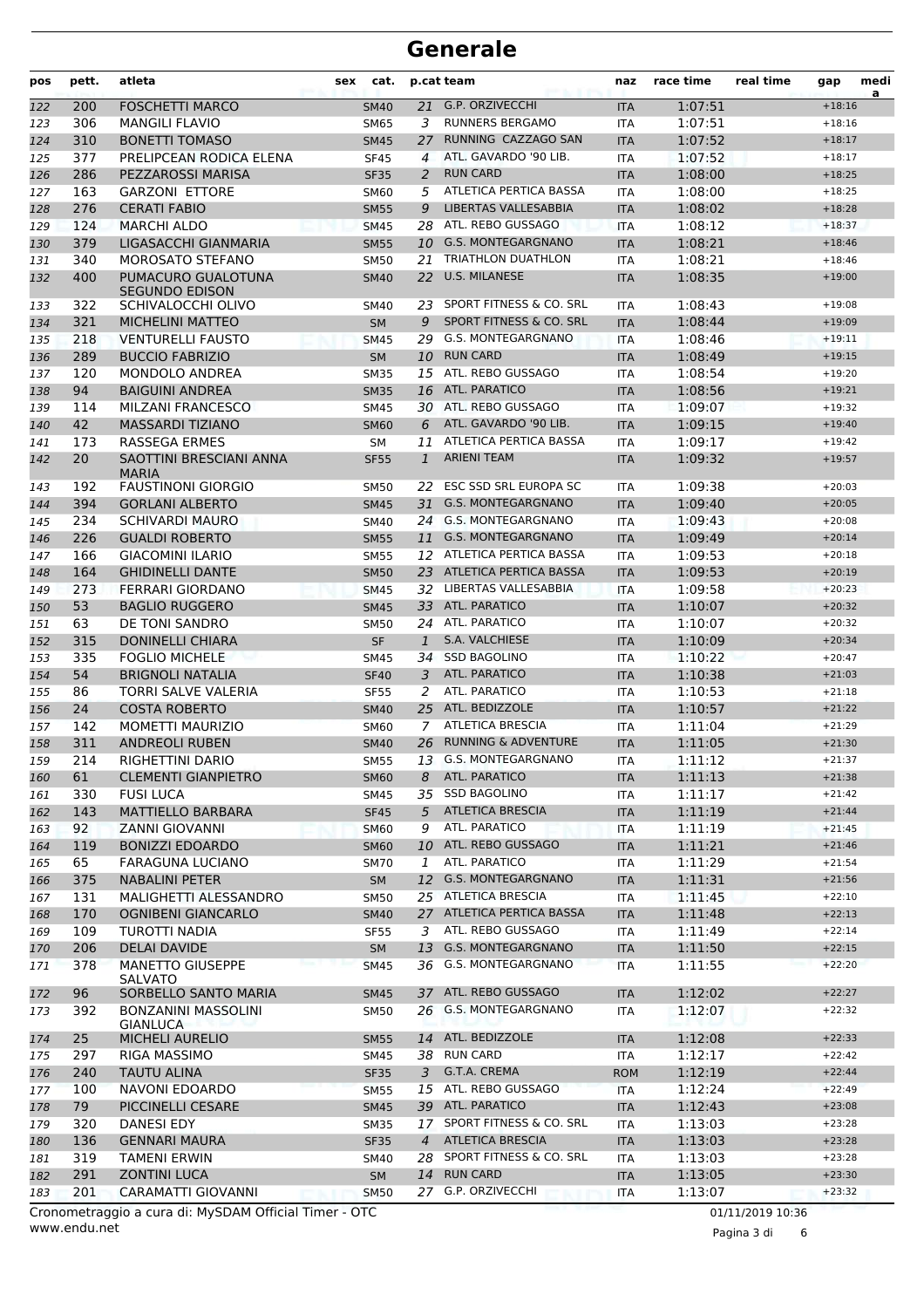| pos | pett. | atleta                     | <b>sex</b> | cat.        |                | p.cat team                    | naz        | race time | real time | gap      | medi<br>a |
|-----|-------|----------------------------|------------|-------------|----------------|-------------------------------|------------|-----------|-----------|----------|-----------|
| 184 | 285   | <b>GOSIO SARA</b>          |            | <b>SF</b>   | 2              | POOL SOC.ATL.ALTA             | <b>ITA</b> | 1:13:10   |           | $+23:35$ |           |
| 185 | 260   | <b>FRASSINE RUGGERO</b>    |            | <b>SM55</b> | 16             | LIBERTAS VALLESABBIA          | ITA        | 1:13:19   |           | $+23:45$ |           |
| 186 | 237   | <b>TURCHETTI DAVIDE</b>    |            | <b>SM40</b> |                | 29 G.S. MONTEGARGNANO         | <b>ITA</b> | 1:13:22   |           | $+23:48$ |           |
| 187 | 167   | <b>GUERRA ROMANO</b>       |            | <b>SM60</b> | 11             | ATLETICA PERTICA BASSA        | <b>ITA</b> | 1:13:32   |           | $+23:57$ |           |
| 188 | 242   | PIALORSI MATTEO            |            | <b>SM45</b> |                | 40 GARDA RUNNING A.S.D.       | <b>ITA</b> | 1:13:46   |           | $+24:11$ |           |
| 189 | 283   | <b>BONATI TIZIANO</b>      |            | <b>SM55</b> |                | 17 POLISPORTIVA G.B. VIGHENZI | <b>ITA</b> | 1:14:04   |           | $+24:29$ |           |
| 190 | 190   | <b>BORGES MARA LUCIA</b>   |            | <b>SF45</b> | 6              | ATLETICA TEAM LOPPIO          | <b>POR</b> | 1:14:10   |           | $+24:35$ |           |
| 191 | 172   | PELLOGIA GIANCARLO         |            | <b>SM60</b> |                | 12 ATLETICA PERTICA BASSA     | <b>ITA</b> | 1:14:11   |           | $+24:36$ |           |
| 192 | 213   | AMATI RUDI MARIO           |            | <b>SM45</b> | 41             | <b>G.S. MONTEGARGNANO</b>     | <b>ITA</b> | 1:14:23   |           | $+24:48$ |           |
| 193 | 95    | <b>ALBERTINELLI FABIO</b>  |            | <b>SM50</b> |                | 28 ATL. PARATICO              | ITA        | 1:14:23   |           | $+24:48$ |           |
| 194 | 159   | <b>COSTA RAFFAELE</b>      |            | <b>SM50</b> |                | 29 ATLETICA PERTICA BASSA     | <b>ITA</b> | 1:14:27   |           | $+24:52$ |           |
| 195 | 28    | <b>MASSARDI MARCO</b>      |            | <b>SM55</b> |                | 18 ATL. BEDIZZOLE             | ITA        | 1:14:33   |           | $+24:58$ |           |
| 196 | 103   | <b>FERRETTI MARCO</b>      |            | <b>SM45</b> |                | 42 ATL. REBO GUSSAGO          | <b>ITA</b> | 1:14:42   |           | $+25:07$ |           |
| 197 | 132   | <b>BELLELLI MASSIMO</b>    |            | SM50        |                | 30 ATLETICA BRESCIA           | ITA        | 1:14:47   |           | $+25:12$ |           |
| 198 | 395   | <b>MARTINELLI MANUEL</b>   |            | <b>SM40</b> |                | 30 G.P. S.ANGELA AVIS         | <b>ITA</b> | 1:14:49   |           | $+25:14$ |           |
| 199 | 224   | <b>QUAGLIOTTO ROBERTO</b>  |            | <b>SM55</b> |                | 19 G.S. MONTEGARGNANO         | <b>ITA</b> | 1:14:53   |           | $+25:18$ |           |
| 200 | 56    | <b>CANTAMESSI GIORGIO</b>  |            | <b>SM65</b> | $\overline{4}$ | <b>ATL. PARATICO</b>          | <b>ITA</b> | 1:14:55   |           | $+25:20$ |           |
| 201 | 294   | <b>BAZZOLI NIVES</b>       |            | <b>SF35</b> |                | 5 RUN CARD                    | <b>ITA</b> | 1:14:55   |           | $+25:20$ |           |
| 202 | 40    | <b>GUSSAGO MAURIZIO</b>    |            | <b>SM60</b> | 13             | ATL. DI LUMEZZANE             | <b>ITA</b> | 1:14:59   |           | $+25:24$ |           |
| 203 | 47    | <b>BERTAZZOLI SERAFINO</b> |            | SM45        |                | 43 ATL. PARATICO              | ITA        | 1:15:09   |           | $+25:34$ |           |
| 204 | 83    | <b>SERPELLINI VERA</b>     |            | <b>SF45</b> | $\overline{7}$ | <b>ATL. PARATICO</b>          | <b>ITA</b> | 1:15:31   |           | $+25:56$ |           |
| 205 | 253   | <b>FILIPPINI MARCO</b>     |            | <b>SM45</b> | 44             | LIBERTAS VALLESABBIA          | <b>ITA</b> | 1:15:35   |           | $+26:00$ |           |
| 206 | 251   | <b>ROSATO MARCO</b>        |            | <b>SM40</b> | 31             | LIBERTAS VALLESABBIA          | <b>ITA</b> | 1:15:44   |           | $+26:09$ |           |
| 207 | 123   | <b>ANGELI MAURO</b>        |            | <b>SM55</b> |                | 20 ATL. REBO GUSSAGO          | <b>ITA</b> | 1:15:55   |           | $+26:20$ |           |
| 208 | 244   | <b>GHIDINI VERUSKA</b>     |            | <b>SF40</b> | $\overline{4}$ | <b>LIBERTAS VALLESABBIA</b>   | <b>ITA</b> | 1:15:58   |           | $+26:23$ |           |
| 209 | 196   | <b>AVALLONE ANTONIO</b>    |            | <b>SM55</b> |                | 21 FG. ATL. FALEGNAMERIA      | ITA        | 1:16:09   |           | $+26:34$ |           |
| 210 | 337   | <b>SCALVINI MAURIZIO</b>   |            | <b>SM55</b> |                | 22 SSD BAGOLINO               | <b>ITA</b> | 1:16:09   |           | $+26:34$ |           |
| 211 | 169   | <b>MAUCERI MATTEO</b>      |            | <b>SM35</b> |                | 18 ATLETICA PERTICA BASSA     | <b>ITA</b> | 1:16:14   |           | $+26:39$ |           |
| 212 | 261   | <b>FACCHINI NARCISO</b>    |            | <b>SM60</b> |                | 14 LIBERTAS VALLESABBIA       | <b>ITA</b> | 1:16:15   |           | $+26:40$ |           |
| 213 | 249   | DANIELI MATTEO             |            | <b>SM40</b> |                | 32 LIBERTAS VALLESABBIA       | <b>ITA</b> | 1:16:16   |           | $+26:41$ |           |
| 214 | 333   | <b>ZANETTI GIORGIO</b>     |            | <b>SM45</b> |                | 45 SSD BAGOLINO               | <b>ITA</b> | 1:16:24   |           | $+26:49$ |           |
| 215 | 271   | <b>BELTRAME MIRCO</b>      |            | <b>SM45</b> |                | 46 LIBERTAS VALLESABBIA       | ITA        | 1:16:32   |           | $+26:57$ |           |
| 216 | 106   | PENNA IVANO                |            | <b>SM45</b> |                | 47 ATL. REBO GUSSAGO          | <b>ITA</b> | 1:16:35   |           | $+27:00$ |           |
| 217 | 165   | <b>GHIDINELLI LOREDANA</b> |            | <b>SF35</b> | 6              | ATLETICA PERTICA BASSA        | <b>ITA</b> | 1:16:37   |           | $+27:02$ |           |
| 218 | 295   | <b>SIMONI RICCARDO</b>     |            | <b>SM55</b> | 23             | <b>RUN CARD</b>               | <b>ITA</b> | 1:16:40   |           | $+27:05$ |           |
| 219 | 180   | <b>BAGOZZI WALTER</b>      |            | <b>SM40</b> |                | 33 ATLETICA PERTICA BASSA     | <b>ITA</b> | 1:16:41   |           | $+27:07$ |           |
| 220 | 148   | <b>LUZZARDI LIDIA</b>      |            | <b>SF40</b> | 5              | <b>ATLETICA BRESCIA</b>       | <b>ITA</b> | 1:16:49   |           | $+27:14$ |           |
| 221 | 45    | <b>BAITELLI ANGELO</b>     |            | <b>SM55</b> | 24             | ATL. PARATICO                 | ITA        | 1:16:49   |           | $+27:14$ |           |
| 222 | 385   | <b>BOSCHI BARBARA</b>      |            | <b>SF45</b> | 8              | <b>GARDA RUNNING A.S.D.</b>   | <b>ITA</b> | 1:16:57   |           | $+27:23$ |           |
| 223 | 386   | <b>BOZZETTI PIERLUIGI</b>  |            | <b>SM50</b> |                | 31 RUNCARD                    | ITA        | 1:16:59   |           | $+27:24$ |           |
| 224 | 55    | <b>CANTAMESSI EMANUELA</b> |            | <b>SF40</b> | 6              | ATL. PARATICO                 | <b>ITA</b> | 1:17:05   |           | $+27:30$ |           |
| 225 | 49    | <b>BOESI MARIA GRAZIA</b>  |            | <b>SF65</b> | 1              | ATL. PARATICO                 | ITA        | 1:17:17   |           | $+27:42$ |           |
| 226 | 76    | <b>ORLANDI GIOVANNI</b>    |            | <b>SM60</b> |                | 15 ATL. PARATICO              | <b>ITA</b> | 1:17:23   |           | $+27:48$ |           |
| 227 | 147   | PEA MARCO                  |            | <b>SM50</b> |                | 32 ATLETICA BRESCIA           | ITA        | 1:18:07   |           | $+28:32$ |           |
| 228 | 16    | SAVOIA LUCA                |            | <b>SM60</b> |                | 16 A.S.D. LA RUSTICA          | <b>ITA</b> | 1:18:20   |           | $+28:45$ |           |
| 229 | 292   | PIENAZZA ANDREA            |            | SM40        |                | 34 RUN CARD                   | <b>ITA</b> | 1:18:21   |           | $+28:46$ |           |
| 230 | 41    | <b>LUSSIGNOLI FABRIZIO</b> |            | <b>SM35</b> |                | 19 ATL. GAVARDO '90 LIB.      | <b>ITA</b> | 1:18:21   |           | $+28:47$ |           |
| 231 | 255   | <b>MONEGHINI MASSIMO</b>   |            | SM45        |                | 48 LIBERTAS VALLESABBIA       | ITA        | 1:18:22   |           | $+28:47$ |           |
| 232 | 256   | <b>FRANCINELLI ANDREA</b>  |            | <b>SM50</b> |                | 33 LIBERTAS VALLESABBIA       | <b>ITA</b> | 1:18:22   |           | $+28:47$ |           |
| 233 | 275   | <b>MASSARDI CELESTINO</b>  |            | <b>SM50</b> |                | 34 LIBERTAS VALLESABBIA       | ITA        | 1:18:29   |           | $+28:54$ |           |
| 234 | 312   | <b>BIANCHINI ENRICO</b>    |            | <b>SM35</b> |                | 20 RUNNING PREALPINO ASD      | <b>ITA</b> | 1:18:30   |           | $+28:56$ |           |
| 235 | 278   | <b>BODEI FRANCESCA</b>     |            | SF          | 3              | LIBERTAS VALLESABBIA          | ITA        | 1:18:33   |           | $+28:58$ |           |
| 236 | 153   | <b>ANTONINI LAURA</b>      |            | <b>SF35</b> | 7              | ATLETICA PERTICA BASSA        | <b>ITA</b> | 1:18:34   |           | $+29:00$ |           |
| 237 | 284   | <b>GIRELLI MONIA</b>       |            | <b>SF45</b> | 9              | POLISPORTIVA G.B. VIGHENZI    | <b>ITA</b> | 1:18:34   |           | $+29:00$ |           |
| 238 | 158   | <b>CERESA FRANZ</b>        |            | <b>SM40</b> |                | 35 ATLETICA PERTICA BASSA     | <b>ITA</b> | 1:18:35   |           | $+29:00$ |           |
| 239 | 15    | <b>BADOLATO PAOLA</b>      |            | <b>SF55</b> | 4              | A.S.D. C.U.S. BRESCIA         | ITA        | 1:18:36   |           | $+29:01$ |           |
| 240 | 88    | <b>UNGARO CHIARA</b>       |            | <b>SF45</b> |                | 10 ATL. PARATICO              | <b>ITA</b> | 1:18:49   |           | $+29:14$ |           |
| 241 | 74    | MARAZZONE GIULIANA         |            | <b>SF55</b> | 5              | ATL. PARATICO                 | <b>ITA</b> | 1:19:05   |           | $+29:30$ |           |
| 242 | 126   | PIERANI GIACOMO            |            | <b>SM55</b> |                | 25 ATL. REBO GUSSAGO          | <b>ITA</b> | 1:19:11   |           | $+29:36$ |           |
| 243 | 382   | <b>BELLOCCHIO BARBARA</b>  |            | <b>SF40</b> | 7              | ATLETICA MANARA               | ITA        | 1:19:20   |           | $+29:45$ |           |
| 244 | 78    | PAOLI SABRINA              |            | <b>SF50</b> | 2              | ATL. PARATICO                 | <b>ITA</b> | 1:19:32   |           | $+29:57$ |           |
| 245 | 194   | <b>TELLAROLI GIUSEPPE</b>  |            | SM60        |                | 17 F.O.RUNNING TEAM           | ITA        | 1:19:51   |           | $+30:16$ |           |
| 246 | 339   | <b>SUSTA CLAUDIO</b>       |            | <b>SM50</b> | 35             | <b>TRIATHLON CREMONA</b>      | <b>ITA</b> | 1:19:54   |           | $+30:19$ |           |
| 247 | 155   | BAGOZZI CLAUDIO            |            | SM40        |                | 36 ATLETICA PERTICA BASSA     | ITA        | 1:19:59   |           | $+30:24$ |           |

Pagina 4 di 6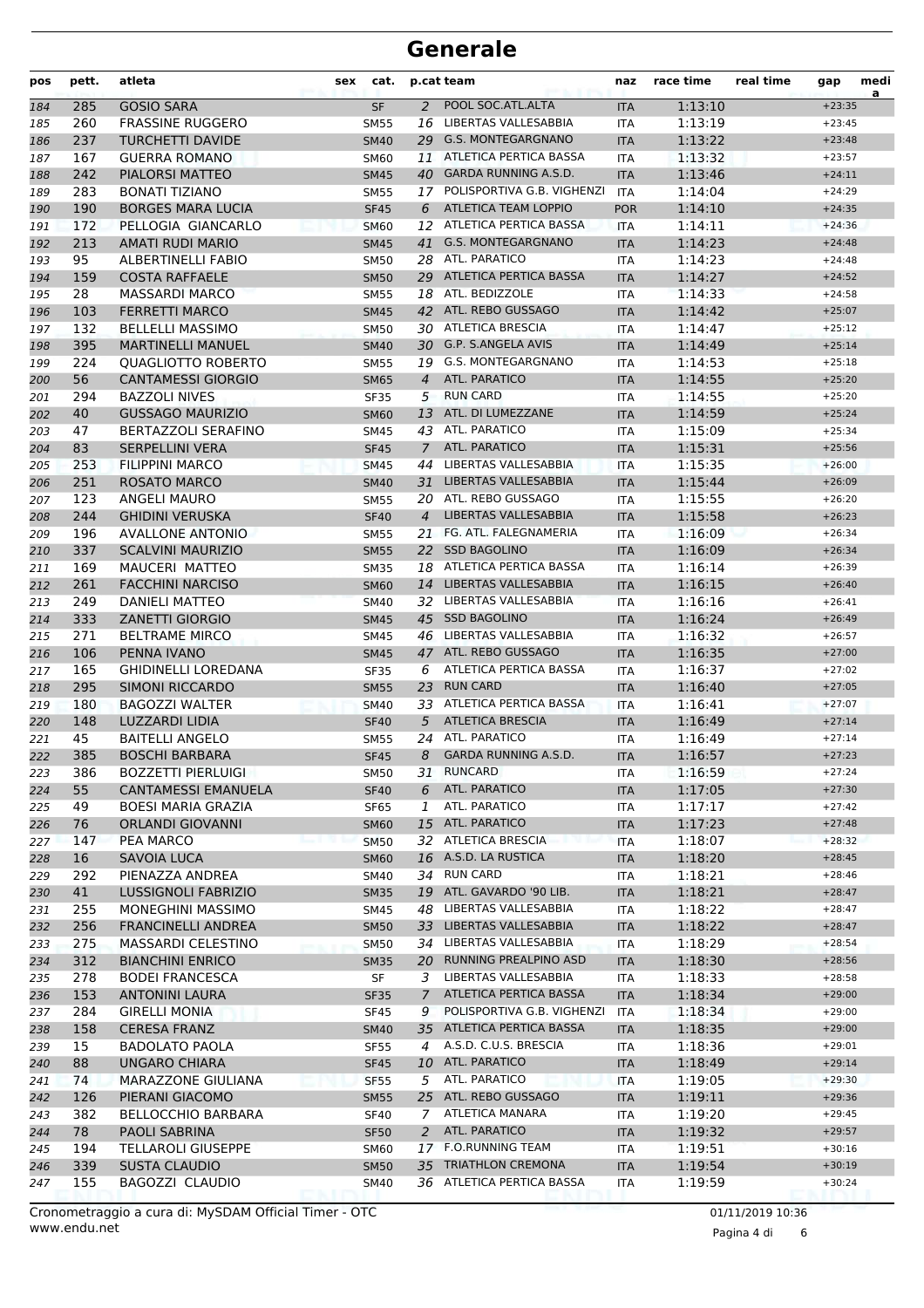| pos | pett. | atleta                          | <b>sex</b> | cat.        |                | p.cat team                                     | naz        | race time | real time | gap                  | medi<br>a |
|-----|-------|---------------------------------|------------|-------------|----------------|------------------------------------------------|------------|-----------|-----------|----------------------|-----------|
| 248 | 252   | ANDREIS PIER ANGELO             |            | <b>SM45</b> |                | 49 LIBERTAS VALLESABBIA                        | <b>ITA</b> | 1:20:14   |           | $+30:39$             |           |
| 249 | 288   | <b>VAMPINI VERONICA</b>         |            | <b>SF</b>   | 4              | <b>RUN CARD</b>                                | ITA        | 1:20:54   |           | $+31:19$             |           |
| 250 | 125   | <b>BODINI FILIPPINI ANTONIO</b> |            | <b>SM65</b> | 5              | ATL. REBO GUSSAGO                              | <b>ITA</b> | 1:20:55   |           | $+31:20$             |           |
| 251 | 393   | D'ARRIGO CONCETTA               |            | <b>SF45</b> | 11             | <b>G.S. MONTEGARGNANO</b>                      | <b>ITA</b> | 1:20:56   |           | $+31:21$             |           |
| 252 | 50    | <b>BONASSI LUCIANO</b>          |            | <b>SM65</b> | 6              | <b>ATL. PARATICO</b>                           | <b>ITA</b> | 1:20:59   |           | $+31:24$             |           |
| 253 | 257   | <b>MANNI ROBERTO</b>            |            | <b>SM50</b> | 36             | LIBERTAS VALLESABBIA                           | ITA        | 1:21:23   |           | $+31:49$             |           |
| 254 | 91    | <b>VEZZOLI GIANCARLO</b>        |            | <b>SM55</b> |                | 26 ATL. PARATICO                               | <b>ITA</b> | 1:21:29   |           | $+31:54$             |           |
| 255 | 241   | PERLOTTI GREGORIO               |            | <b>SM60</b> | 18             | <b>GARDA RUNNING A.S.D.</b>                    | <b>ITA</b> | 1:21:47   |           | $+32:12$             |           |
| 256 | 233   | <b>GABAGLIO GIOVANNI</b>        |            | <b>SM50</b> |                | 37 G.S. MONTEGARGNANO                          | <b>ITA</b> | 1:21:51   |           | $+32:16$             |           |
| 257 | 228   | PORTA ALESSIA                   |            | <b>SF50</b> | 3              | G.S. MONTEGARGNANO                             | <b>ITA</b> | 1:21:51   |           | $+32:16$             |           |
| 258 | 116   | <b>MONELLA VIRGILIO</b>         |            | <b>SM60</b> | 19             | ATL. REBO GUSSAGO                              | <b>ITA</b> | 1:21:51   |           | $+32:16$             |           |
| 259 | 26    | <b>COMINELLI RICCARDO</b>       |            | <b>SM50</b> |                | 38 ATL. BEDIZZOLE                              | ITA        | 1:21:55   |           | $+32:20$             |           |
| 260 | 329   | <b>DIONISI FABIO</b>            |            | <b>SM40</b> |                | 37 SSD BAGOLINO                                | <b>ITA</b> | 1:21:59   |           | $+32:24$             |           |
| 261 | 107   | <b>RUFFINI RENATO</b>           |            | <b>SM55</b> |                | 27 ATL. REBO GUSSAGO                           | <b>ITA</b> | 1:22:02   |           | $+32:27$             |           |
| 262 | 274   | <b>BAZZANI ALDO</b>             |            | <b>SM60</b> | 20             | LIBERTAS VALLESABBIA                           | <b>ITA</b> | 1:22:03   |           | $+32:29$             |           |
| 263 | 121   | <b>BENZONI GIUSEPPE</b>         |            | <b>SM35</b> | 21             | ATL. REBO GUSSAGO                              | <b>ITA</b> | 1:22:10   |           | $+32:35$             |           |
| 264 | 67    | <b>GARDONI GIANLUIGI</b>        |            | <b>SM70</b> | 2              | ATL. PARATICO                                  | <b>ITA</b> | 1:22:15   |           | $+32:40$             |           |
| 265 | 217   | <b>ZENI CRISTINA</b>            |            | <b>SF40</b> | 8              | G.S. MONTEGARGNANO                             | ITA        | 1:22:18   |           | $+32:43$             |           |
| 266 | 27    | <b>ZANONI WALTER</b>            |            | <b>SM65</b> | $\overline{7}$ | ATL. BEDIZZOLE                                 | <b>ITA</b> | 1:22:21   |           | $+32:46$             |           |
| 267 | 344   | <b>FRANZONI ANNA</b>            |            | <b>SF60</b> | 2              | U.S. SERLE                                     | <b>ITA</b> | 1:22:27   |           | $+32:52$             |           |
| 268 | 133   | <b>BELLO ERMES</b>              |            | <b>SM40</b> | 38             | <b>ATLETICA BRESCIA</b>                        | <b>ITA</b> | 1:22:35   |           | $+33:00$             |           |
| 269 | 85    | <b>TENGATTINI EZIO</b>          |            | <b>SM55</b> | 28             | ATL. PARATICO                                  | <b>ITA</b> | 1:22:43   |           | $+33:08$             |           |
| 270 | 388   | <b>BRUNELLI ILENIA ANTARES</b>  |            | <b>SF35</b> | 8              | LIBERTAS VALLESABBIA                           | <b>ITA</b> | 1:22:45   |           | $+33:10$             |           |
| 271 | 161   | <b>GAGLIARDI LAURA</b>          |            | <b>SF35</b> | 9              | ATLETICA PERTICA BASSA                         | ITA        | 1:22:48   |           | $+33:13$             |           |
| 272 | 235   | <b>OLIVETTI MARCO</b>           |            | <b>SM55</b> |                | 29 G.S. MONTEGARGNANO                          | <b>ITA</b> | 1:22:50   |           | $+33:15$             |           |
| 273 | 341   | <b>BUFFOLI CRISTINA</b>         |            | <b>SF40</b> | 9              | <b>U.S. LA SPORTIVA</b>                        | <b>ITA</b> | 1:23:22   |           | $+33:47$             |           |
| 274 | 325   | <b>FACCONI MARINA</b>           |            | <b>SF35</b> | 10             | SPORT&FITNESS SRL SOCIETA'                     | <b>ITA</b> | 1:23:27   |           | $+33:52$             |           |
| 275 | 293   | PETRO' PAOLO                    |            | <b>SM40</b> | 39             | <b>RUN CARD</b>                                | <b>ITA</b> | 1:23:33   |           | $+33:58$             |           |
| 276 | 302   | <b>MINUTO MATTEO</b>            |            | <b>SM40</b> |                | 40 RUN CARD                                    | <b>ITA</b> | 1:23:34   |           | $+33:59$             |           |
| 277 | 343   | <b>BODEI ENNIO</b>              |            | <b>SM75</b> | 1              | U.S. SERLE                                     | <b>ITA</b> | 1:23:38   |           | $+34:03$             |           |
| 278 | 263   | <b>GODI PAOLO</b>               |            | <b>SM65</b> | 8              | LIBERTAS VALLESABBIA                           | <b>ITA</b> | 1:23:39   |           | $+34:04$             |           |
| 279 | 72    | LINETTI MILENA                  |            | <b>SF50</b> | 4              | ATL. PARATICO                                  | <b>ITA</b> | 1:23:41   |           | $+34:06$             |           |
| 280 | 243   | <b>DOSSI PIERANGELO</b>         |            | <b>SM65</b> | 9              | <b>GS AVIS TREVIGLIO G.</b>                    | <b>ITA</b> | 1:23:44   |           | $+34:09$             |           |
| 281 | 43    | RONCHI ALESSANDRA               |            | <b>SF45</b> | 12             | ATL. GAVARDO '90 LIB.                          | <b>ITA</b> | 1:23:49   |           | $+34:14$             |           |
| 282 | 269   | <b>SCOPELLI PAOLO</b>           |            | <b>SM50</b> | 39             | LIBERTAS VALLESABBIA                           | <b>ITA</b> | 1:24:37   |           | $+35:02$             |           |
| 283 | 265   | <b>GALVANI DANIELA</b>          |            | <b>SF45</b> |                | 13 LIBERTAS VALLESABBIA                        | <b>ITA</b> | 1:24:44   |           | $+35:09$             |           |
| 284 | 68    | <b>GHITTI CLAUDIO VINCENZO</b>  |            | <b>SM60</b> | 21             | <b>ATL. PARATICO</b>                           | <b>ITA</b> | 1:24:52   |           | $+35:17$             |           |
| 285 | 216   | <b>ROSSINI GIORGIO</b>          |            | SM45        | 50             | <b>G.S. MONTEGARGNANO</b>                      | ITA        | 1:25:27   |           | $+35:52$             |           |
| 286 | 387   | <b>MORELLI GIULIANO</b>         |            | <b>SM65</b> |                | 10 A.S.D. C.U.S. BRESCIA                       | <b>ITA</b> | 1:25:43   |           | $+36:08$             |           |
| 287 | 298   | <b>SANDRINI SELVINO</b>         |            | <b>SM65</b> | 11             | <b>RUN CARD</b>                                | ITA        | 1:26:39   |           | $+37:04$             |           |
| 288 | 48    | <b>BOCCIARELLI ELSA</b>         |            | <b>SF50</b> | 5              | ATL. PARATICO                                  | <b>ITA</b> | 1:26:39   |           | $+37:04$             |           |
| 289 | 327   | LOMBARDI SABRINA                |            | <b>SF45</b> | 14             | <b>SSD BAGOLINO</b>                            | ITA        | 1:26:53   |           | $+37:18$             |           |
| 290 | 189   | <b>MUTTI SONIA</b>              |            | SF          | 5              | ATLETICA PERTICA BASSA                         | <b>ITA</b> | 1:27:11   |           | $+37:36$             |           |
| 291 | 187   | DOLCETTI VALERIA                |            | <b>SF</b>   | 6              | ATLETICA PERTICA BASSA                         | <b>ITA</b> | 1:27:11   |           | $+37:36$             |           |
| 292 | 268   | <b>FRIGO ORIELE</b>             |            | <b>SF55</b> | 6              | LIBERTAS VALLESABBIA                           | <b>ITA</b> | 1:27:22   |           | $+37:47$             |           |
| 293 | 331   | PELIZZARI MARTA                 |            | <b>SF40</b> |                | 10 SSD BAGOLINO                                | ITA        | 1:27:29   |           | $+37:54$             |           |
| 294 | 262   | <b>CADENELLI VILLIAM</b>        |            | <b>SM65</b> |                | 12 LIBERTAS VALLESABBIA                        | <b>ITA</b> | 1:27:30   |           | $+37:55$             |           |
| 295 | 215   | COMINOTTI AURELIO               |            | <b>SM55</b> |                | 30 G.S. MONTEGARGNANO                          | ITA        | 1:27:40   |           | $+38:05$             |           |
| 296 | 210   | <b>CEROTTI GIANCARLO</b>        |            | <b>SM55</b> |                | 31 G.S. MONTEGARGNANO                          | <b>ITA</b> | 1:27:45   |           | $+38:10$             |           |
| 297 | 279   | <b>DONINI WILLIAM</b>           |            | <b>SM40</b> | 41             | LIBERTAS VALLESABBIA                           | ITA        | 1:28:31   |           | $+38:56$             |           |
| 298 | 301   | <b>CAPPA GUENDALINA</b>         |            | SF          | $\mathcal{I}$  | <b>RUN CARD</b>                                | <b>ITA</b> | 1:28:40   |           | $+39:05$             |           |
| 299 | 195   | <b>TONNI FRANCESCO</b>          |            | <b>SM60</b> | 22             | <b>F.O.RUNNING TEAM</b>                        | ITA        | 1:28:55   |           | $+39:20$             |           |
| 300 | 204   | <b>BONOMETTI NICOLA</b>         |            | <b>SM45</b> |                | 51 G.S. MONTEGARGNANO                          | <b>ITA</b> | 1:28:58   |           | $+39:23$             |           |
| 301 | 203   | DANIELI VALTER                  |            | <b>SM50</b> |                | 40 G.S. MONTEGARGNANO                          | ITA        | 1:28:58   |           | $+39:23$             |           |
| 302 | 93    | <b>ORLANDI MAURIZIO</b>         |            | <b>SM65</b> |                | 13 ATL. PARATICO                               | <b>ITA</b> | 1:29:02   |           | $+39:27$             |           |
| 303 | 13    | <b>BOLPAGNI GIULIANO</b>        |            | <b>SM50</b> |                | 41 9,92 RUNNING ASD                            | ITA        | 1:29:10   |           | $+39:35$             |           |
| 304 | 14    | DE PAOLI ANNARITA               |            | <b>SF45</b> |                | 15 9,92 RUNNING ASD                            | <b>ITA</b> | 1:29:10   |           | $+39:35$             |           |
| 305 | 151   | <b>MERIGO MARZIA</b>            |            | <b>SF45</b> |                | 16 ATLETICA CONCESIO 2009                      | <b>ITA</b> | 1:29:28   |           | $+39:53$             |           |
| 306 | 193   | PETRALIA PAOLA                  |            | <b>SF50</b> | 6              | ESC SSD SRL EUROPA SC                          | <b>ITA</b> | 1:29:28   |           | $+39:53$             |           |
| 307 | 149   | <b>GOTTARDI SARA</b>            |            | <b>SF50</b> | 7              | <b>ATLETICA BRESCIA</b>                        | ITA        | 1:29:30   |           | $+39:56$             |           |
| 308 | 267   | LAUDANNA EUGENIA                |            | <b>SF60</b> | 3              | LIBERTAS VALLESABBIA                           | <b>ITA</b> | 1:29:35   |           | $+40:00$             |           |
| 309 | 370   | DALLA BONA MARTINA              |            | SF          | 8              | ESC SSD SRL EUROPA SC<br>ESC SSD SRL EUROPA SC | ITA        | 1:30:32   |           | $+40:57$<br>$+41:02$ |           |
| 310 | 371   | <b>GUIDETTI SIMONE</b>          |            | <b>SM</b>   | 15             | 14 ATL. DI LUMEZZANE                           | <b>ITA</b> | 1:30:37   |           |                      |           |
| 311 | 33    | LAMPUGNANI NICOLA               |            | <b>SM65</b> |                |                                                | <b>ITA</b> | 1:31:26   |           | $+41:51$             |           |

Pagina 5 di 6